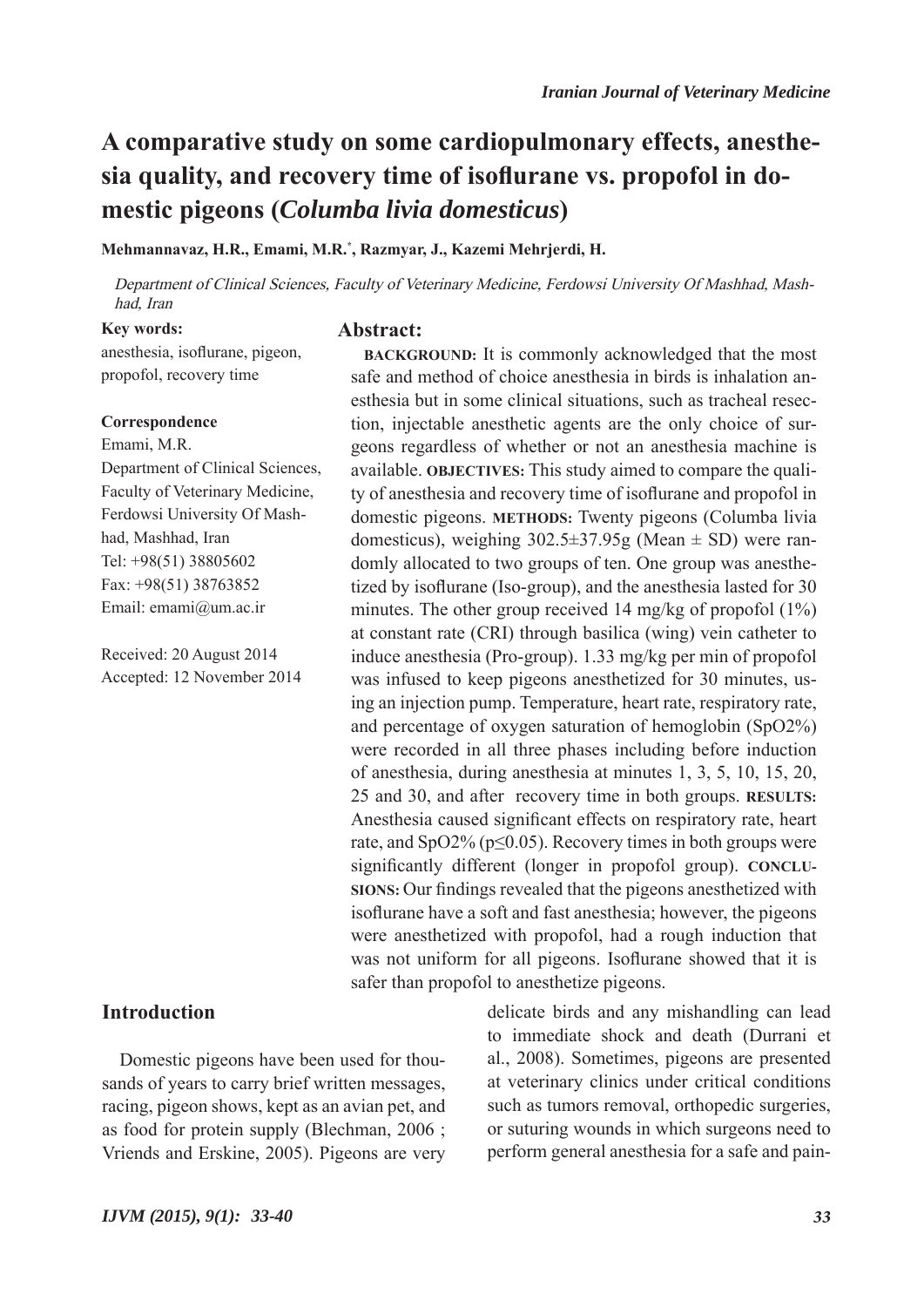less surgery. Wild birds require anesthesia not only for surgical interventions but also during diagnostic procedures (Muller et al., 2011). Currently, inhalation anesthesia by isoflurane or more recently synthesized sevoflurane is the method most usually used. The inhalation anesthesia ensures a short induction time, a short recovery, minimal depression of cardiopulmonary function and limited organ toxicity. However, surgeons may be exposed to anesthetic gases when surgical procedures expose the coelomic cavity or respiratory tract (Langlois et al., 2003). For these procedures and some clinical situations (such as surgeries on the beak, oropharynx, and trachea) when intubation is not possible, alternative anesthetic methods are needed (Muller et al., 2011).

There are many injectable anesthetic agents e.g. alpha-2-adrenoceptor agonists (detomidine, xylazine), pentothal sodium, ketamine, and diazepam (Durrani et al., 2008). Most injectable anesthetics are inexpensive and rapid acting; however, whenever given intramuscularly, induction and recovery periods may take a long time accompanied by excitations, inadequate muscle relaxation, and depression of the cardiovascular system (Muller et al., 2011). Propofol is a non-barbiturate isopropyl phenol, ultra short acting intravenous anesthetic agent commonly used in human and veterinary anesthesia (Smith et al., 1994). Recent studies in avian species suggest that propofol may be a useful injectable agent for induction and maintenance of anesthesia (Mama et al., 1996; Machin and Caulkett, 1998 ; Kilic N and Pasa, 2009). The advantages of propofol use include rapid induction, short duration of action, and quick recovery. Propofol induction and maintenance in a barn owl and in wild turkeys resulted in minimal impairment of cardiopulmonary function and also in smooth, rapid, and unremarkable recoveries (Mama et al., 1996; Schumacher et al., 1997). Propofol is usually used for anesthetic induction or as the main drug to maintain anesthesia when inhala-

tional anesthesia is not available. The purpose of this study was the comparative evaluation of the cardiopulmonary and anesthetic effects of either isoflurane or propofol in domestic pigeons.

# **Materials and Methods**

Twenty domestic pigeons (Columba livia domesticus), weighing 302.5±37.95g (Mean  $\pm$  SD) were anesthetized with either isoflurane or propofol. All pigeons were kept in the same conditions from 24 hours before the study began.

The first group anesthetized with isoflurane (Iso-group n=10) without any pre-anesthetic drugs. Anesthesia was induced with 5% isoflurane in 500ml/min oxygen administered by face mask (Small Animal Anesthesia Ventilator, Model 3000, Matrx®, USA). Immediately following induction, all birds were intubated with an uncuffed 3.0-mm endotracheal tube. Anesthesia was maintained for 30 minutes with isoflurane. The average concentration of isoflurane during anesthesia was 2% in 500ml/ min oxygen.

The second group of the pigeons (Pro-group n=10), which did not take any pre-anesthetic drugs, received propofol intravenously. Either basilic vein was catheterized (24 gauge). The anesthesia was induced with propofol (Pofol, Dongkook, Korea, 1%) 14 mg/kg IV over one minute and maintained for 30 minutes by constant rate infusion (1.33 mg/kg per min) via a syringe pump (Syringe pump SP-510, JMS Co., Japan). An uncuffed endotracheal tube was placed in the trachea for supplemental oxygen delivery (500 ml/min).

Induction time was defined as the elapsed time from administration of isoflurane or propofol to losing the righting reflex. Body temperature was monitored through cloaca by a digital thermometer. Heart rate was recorded by pulse oximeter (Capnograph and Digital Pulse Oximeter, V90041, Surgivet®, Smiths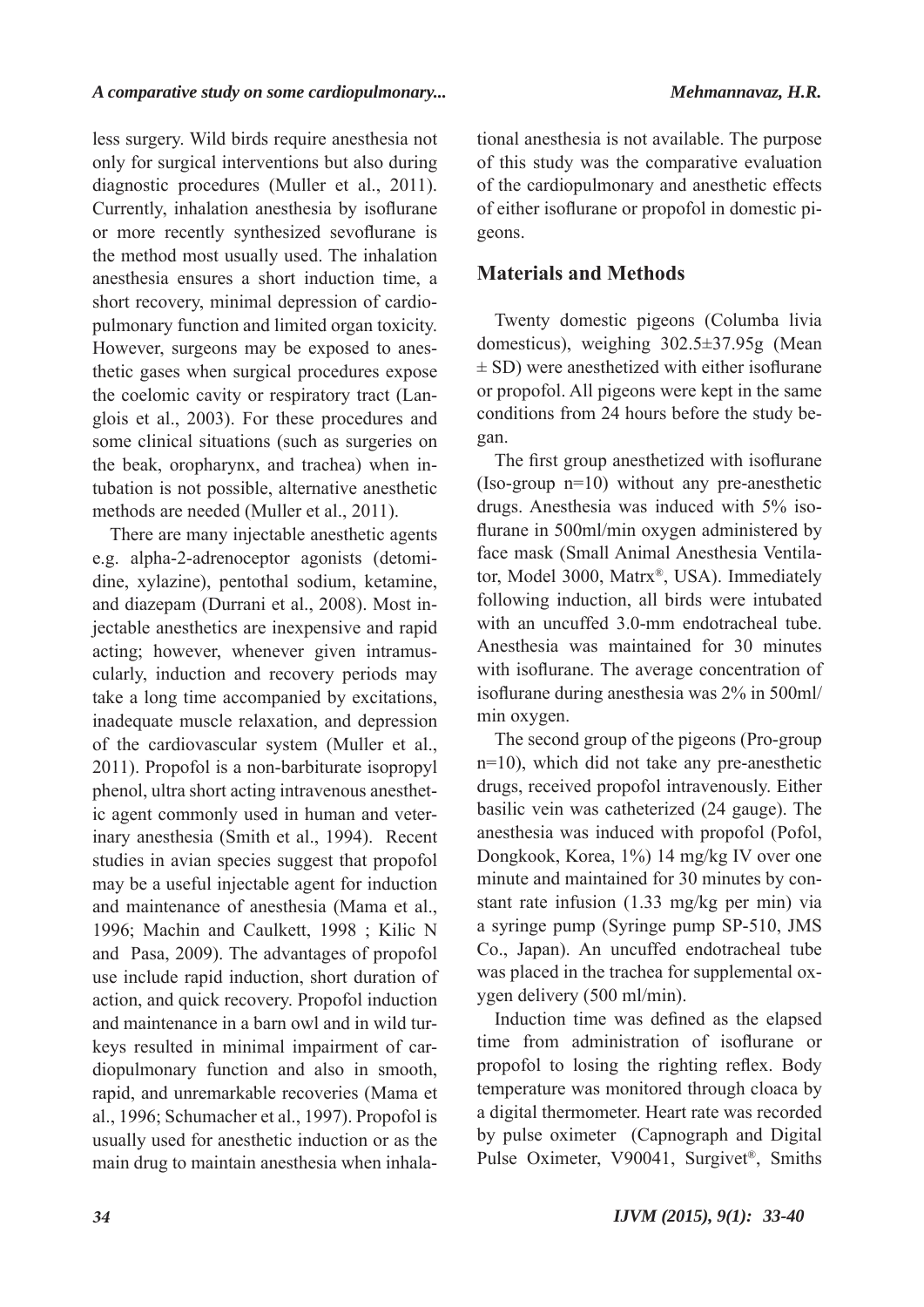Medical ASD, Inc, USA) and electrocardiograph.

 Standard limb leads electrocardiogram was recorded (Lopez Murcia et al., 2005). The respiratory rate was easily determined by watching abdomen and chest movements. Peripheral capillary oxygen saturation (SpO2) was monitored by pulse oximeter device placing. The probe was positioned over the gastrocnemius and tibialis cranialis muscles. All criteria were recorded at three separate phases including before induction of anesthesia, during anesthesia at minutes 1, 3, 5, 10, 15, 20, 25, and 30, and after recovery. Recovery time was defined as the time from discontinuation of anesthesia until the time when the bird was standing. During anesthesia period palpebral, corneal and pain reflex to toe pinch were checked to evaluate the anesthesia depth.

To compare the two groups' recorded parameters during the study period, the "Independent samples T-test" was used, and to investigate changes in these parameters between the different measurements in each group the "Repeated measure ANOVA test" was used. P value equal or less than 0.05 was considered significant.

# **Results**

Anesthesia caused significant effects on respiratory rate, heart rate, and %SPO2 ( $p \le 0.05$ ). The recovery times were significantly different.

**Isoflurane study:** Induction with isoflurane was rapid (119 $\pm$ 55 sec; Mean  $\pm$  SD). Intubation was easily performed. Temperature reduced throughout the anesthetic span and decreased significantly after 30 minutes  $(37.0 \pm 1.1^{\circ}\text{C})$ ; Mean  $\pm$  SD) when compared with the results obtained before induction  $(41.8 \pm 0.5^{\circ}C)$ ; Mean  $\pm$  SD) of anesthesia (Table 1). The respiratory rate decreased significantly 1 minute after induction  $(22.8 \pm 11.3$  breaths/min; Mean  $\pm$ SD); when compared to pre-induction phase

(59.6±34 breaths/min) and thereafter remained constant (Table 2). Heart rate decreased significantly at minute 5 (155.80±25 bpm; Mean  $\pm$  SD), compared to values obtained before induction  $(243.30\pm5.03$  bpm; Mean  $\pm$  SD). Pigeons of Iso-group showed bradycardia (Table 3). No significant differences in SpO2 values were seen over the time. The values remained around 95% (Table 4). Recovery time was 7.4 $\pm$ 2.45 (Mean  $\pm$  SD) minutes and recoveries were smooth and uneventful.

**Propofol study:** Propofol induction was not rapid (375 $\pm$ 123 sec; Mean  $\pm$  SD) and intubation was difficult in four birds because of the light plane of anesthesia. The temperature decreased significantly after 30 minutes (38.3  $\pm 1^{\circ}$ C; Mean  $\pm$  SD) of anesthesia and thereafter when compared with the result obtained before induction (42.1  $\pm 0.37^{\circ}$ C; Mean  $\pm$  SD) of anesthesia (Table 1). There was a significant decrease in respiratory rate at minute  $1 (48.9 \pm 18)$ breaths/min) and minute  $15 (38.8 \pm 13$  breaths/ min; Mean  $\pm$  SD) of anesthesia when compared with the respiratory rate recorded before induction  $(66.9 \pm 11 \text{ breaths/min}; \text{Mean} \pm \text{SD})$ (Table 2). A significant increase in heart rate was shown at minute 1 (413.10±66.22 bpm; Mean  $\pm$  SD) when compared with value obtained exactly before induction (242.7±10.58 bpm; Mean  $\pm$  SD). Pigeons of Pro-group showed tachycardia. Steady continuous increase in heart rate after minute 1 was observed (Table 3). The SpO2 values decreased significantly at minute 10 (87%  $\pm$ 3.8%; Mean  $\pm$  SD) and remained significantly low for the rest of the anesthetic span (Table 4). Recovery times were  $32.7\pm8.8$  (Mean  $\pm$  SD) minutes and recoveries were smooth and uneventful.

Isoflurane versus propofol: There was a significant decrease in temperature with both isoflurane and propofol; however, only at minutes 25 and 30 after induction, greater decreases in body temperature were observed in the Isogroup in comparison with Pro-group ( $p \leq 0.05$ ) (Table 1). Respiratory rates in Iso-group were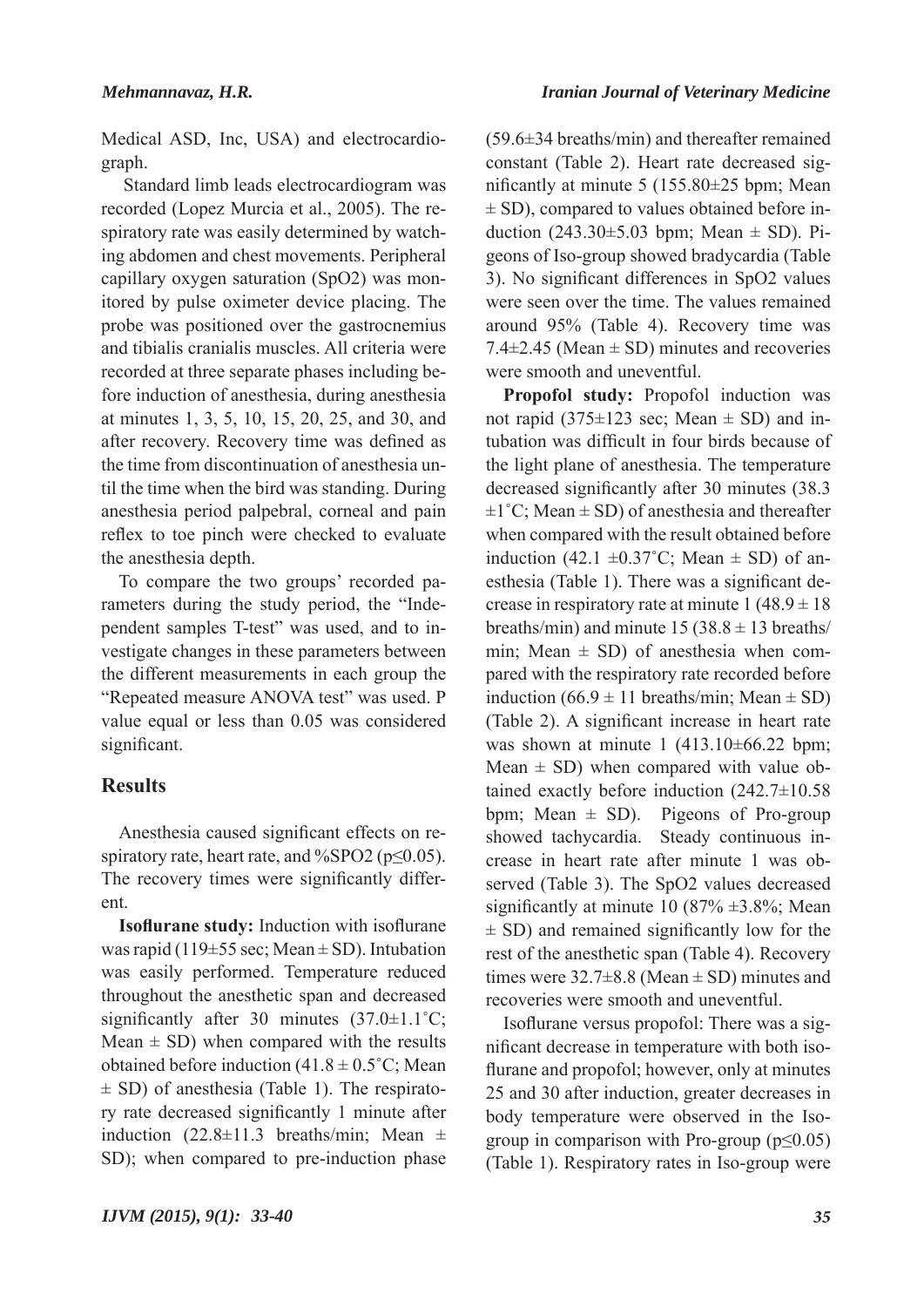Table 1. Temperature changes in both groups. (\*)Significant if p≤0.05.

| <b>Time (Minute)</b> | Temperatures $(^{\circ}C)$<br>$Mean \pm SD$ |                  | $p$ value <sup>(*)</sup> |
|----------------------|---------------------------------------------|------------------|--------------------------|
|                      | Iso-group                                   | Pro-group        |                          |
| Before induction     | 41.86 $\pm$ 0.51                            | 42.12 $\pm$ 0.37 | 0.215                    |
| 1                    | $41.41 \pm 0.65$                            | 41.09 $\pm$ 0.89 | 0.376                    |
| 5                    | $40.32\pm0.86$                              | $40.33 \pm 0.87$ | 0.980                    |
| 10                   | $39.35\pm0.72$                              | $39.74\pm0.88$   | 0.315                    |
| 15                   | $38.76\pm0.72$                              | $39.12 \pm 1.02$ | 0.378                    |
| 20                   | 38 $25\pm0.68$                              | 38 79 $\pm$ 1 00 | 0.180                    |
| 25                   | $37.57\pm0.77$                              | $38.55\pm0.99$   | 0.025                    |
| 30                   | $36.99 \pm 1.14$                            | $38.30 \pm 1.03$ | 0.015                    |
| After recovery       | $41.86 \pm 0.77$                            | $39.84\pm0.68$   | 0.511                    |

Table 2. Respiratory rate changes in both groups. (\*)Significant if p≤0.05.

| <b>Time</b>   | <b>Respiratory rate (beats/minute)</b> |                   | $p$ value $(*)$ |
|---------------|----------------------------------------|-------------------|-----------------|
| (Minute)      | <b>Mean±SD</b>                         |                   |                 |
|               | Iso-group                              | Pro-group         |                 |
| <b>Before</b> | $59.6 \pm 34.7$                        | $66.9 \pm 11.13$  | 0.669           |
| induction     |                                        |                   |                 |
| 1             | $22.8 \pm 11.39$                       | $48.90 \pm 18.14$ | 0.002           |
| 5             | $22.20 \pm 10.54$                      | $49.40\pm22.47$   | 0.003           |
| 10            | $22.88\pm8.93$                         | $42.60 \pm 15.69$ | 0.004           |
| 15            | $21.70\pm9.44$                         | $31.80 \pm 13.34$ | 0.004           |
| 20            | $20.00\pm8.34$                         | $35.90 \pm 10.70$ | 0.002           |
| 25            | $20.44\pm9.02$                         | $36.90\pm9.51$    | 0.001           |
| 30            | $20.80 \pm 8.72$                       | $39.10 \pm 13.30$ | 0.002           |
| A fter        | $30.66 \pm 10.40$                      | $46.20 \pm 14.05$ | 0.014           |
| recovery      |                                        |                   |                 |

Table 3. Heart rate changes in both groups. (\*)Significant if p≤0.05.

| <b>Time</b><br>(Minute)    | Heart rate (beats/minute)<br>$Mean \pm SD$ |                    | $p$ value <sup>(*)</sup> |
|----------------------------|--------------------------------------------|--------------------|--------------------------|
|                            | Iso-group                                  | Pro-group          |                          |
| <b>Before</b><br>induction | $243.30 \pm 5.03$                          | $242.7 \pm 10.58$  | 0.874                    |
| 1                          | $173.11 \pm 15.90$                         | $413.10\pm 66.22$  | 0.00                     |
| 5                          | $155.80\pm25.70$                           | $39833\pm 6633$    | 0.00                     |
| 10                         | $157.22 \pm 23.83$                         | $399.00 \pm 46.65$ | 0.00                     |
| 15                         | $166.80\pm15.41$                           | $383.20 \pm 30.20$ | 0.00                     |
| 20                         | 178.80±42.65                               | $357.60 \pm 37.48$ | 0.00                     |
| 25                         | 189.33±41.18                               | $358.30\pm41.02$   | 0.00                     |
| 30                         | 189.40±41.07                               | $362.00\pm31.64$   | 0.00                     |

significantly lower than Pro-group ( $p \le 0.05$ ) (Table 2) all over the experiment. Comparison between isoflurane and propofol anesthesia

revealed significant differences in heart rates throughout the anesthetic event. The heart rates were significantly higher in Pro-group than in Iso-group at any given time (Table 3). The SpO2 values were significantly higher in Iso-group than in Pro-group during experiment (Table 4). Four out of 10 birds anesthetized with propofol retained their palpebral reflexes, flapped their wings, or reacted to toe pinch at one or more recordings during maintenance of anesthesia. Recovery times with propofol anesthesia were significantly longer when compared with isoflurane; 7.40±2.45 vs 32.70±8.85 (Minutes Mean±SD), for Isogroup and Pro-group respectively.

# **Discussion**

The main indication for using an anesthetic drug is reducing the patient's level of consciousness for surgery to the extent that the senses (especially pain) do not work. Another reason for using an anesthetic drug in birds is to produce chemical restraint while radiography, endoscopy, or some other non-painful procedure is carried out. There are several inhalation anesthetics or injectable agents suitable for the purpose. Isoflurane is the anesthetic of choice for the avian patient. Induction may be achieved by face mask on 5% concentration, being turned down to 1.25-2% for maintenance, preferably delivered via an uncuffed endotracheal tube. When inhalation anesthetic agents are unavailable, a variety of injectable agents have been used in avian species with variable success (Langlois et al., 2003).

This is the first study that the effects of propofol and isoflurane anesthesia was assessed on physiological variables such as changes in body temperature, respiratory rate, heart rate, and %SPO2 in pigeons. Anesthesia with isoflurane and propofol has been studied in various species and according to species differences there were differences in the outcomes of anesthesia. In this study, to compare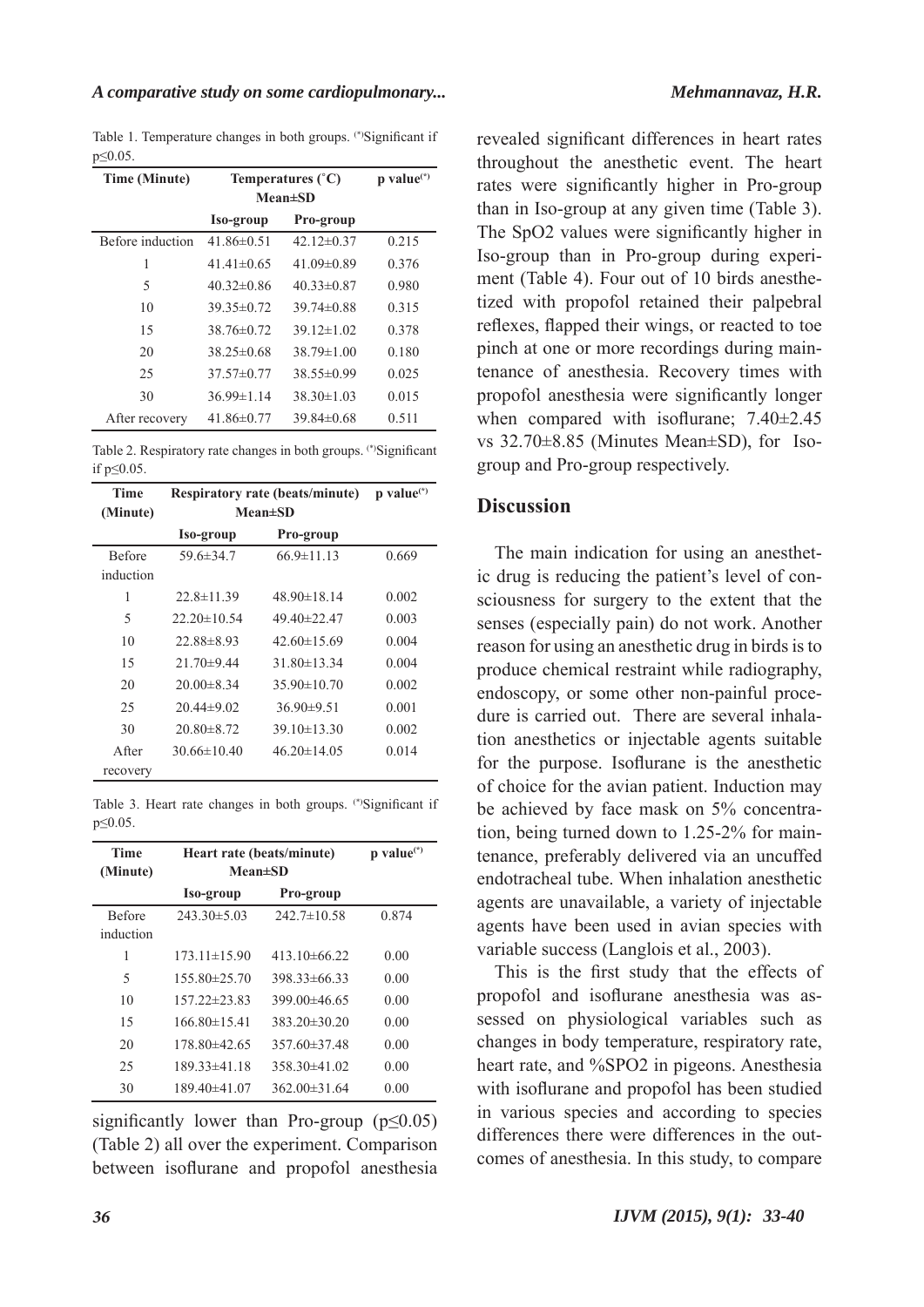| Time (Min- | $SpO2$ (%) Mean $\pm SD$ |                  | $p$ value $(*)$ |
|------------|--------------------------|------------------|-----------------|
| ute)       | Iso-group                | Pro-group        |                 |
| 1          | $95.50 \pm 2.91$         | $90.20 \pm 4.51$ | 0.007           |
| 5          | $96.30 \pm 2.40$         | $8920\pm482$     | 0.001           |
| 10         | $9560\pm2.50$            | $8720\pm382$     | 0.000           |
| 15         | $9590\pm2.23$            | $8710\pm488$     | 0.000           |
| 20         | $9560\pm2.71$            | $8630\pm527$     | 0.000           |
| 25         | $95.22 \pm 2.94$         | $85.80 \pm 5.60$ | 0.000           |
| 30         | $94.60\pm4.92$           | $85.60 \pm 5.86$ | 0.002           |

Table 4. SpO2 changes in both groups. (\*)Significant if p≤0.05.

two method of anesthesia, two groups of pigeons were anesthetized with propofol and isoflurane. It was shown that pigeons of Isogroup had a smooth and rapid induction just like Pekin ducks (Goelz et al., 1990), chickens (Lukasikr et al., 1997), Hispaniolan Amazons (Langlois et al., 2003), and turkeys (Schumacher et al., 1997). Inhalational anesthetics also have variable effects among birds. Isoflurane anesthesia was associated with significant respiratory depression and minimal alteration of cardiovascular function in ducks (Ludders et al., 1990), sand hill (Ludders et al., 1989), and Hispaniolan Amazon parrots (Langlois et al., 2003) whereas a significant increase in heart rate and decrease in respiratory rate have been reported in Pekin ducks (Goelz et al., 1990). Similar to the response to isoflurane in galahs (Jaensch et al., 1999), respiratory and cardiac function was significantly depressed in the pigeons of present study. Pulse oximetry has been reported to be helpful to trace the trend of oxygenation in avian species (Schumacher et al., 1997 and Schmitt et al., 1998); however, values reported in this study are not absolute; because pulse oximeter machine was calibrated on the basis of the small animal oxygen-hemoglobin dissociation curve. No significant change in SpO2% value was observed over the time in the pigeons (minute  $1=95.50\pm2.91$ , minute 30=94.60±4.92).

There is a marked variability in effective doses for injectable anesthetic agents between and within avian species. The induction doses of propofol used in this study were extrapolated from previous reports in pigeons with Fitzgerald and Cooper in 1990. Induction with 14 mg/kg of propofol was not rapid and (Smith et al., 1994). Birds were agitated. Moreover (Muller et al., 2011), pigeons retained palpebral reflexes, flapped their wings, or reacted to toe pinch one or more times during propofol infusion. The maintenance dose of this study provided only a light plane of anesthesia by comparison, induction was achieved in Hispaniolan Amazon parrots (Langlois et al., 2003), mallard ducks (Machin and Caulkett, 1998), wild turkeys (Schumacher et al., 1997), chickens (Lukasikr et al., 1997), and canvasback ducks (Machin and Caulkett, 1999) with 5 mg/kg, 10 mg/kg, 5 mg/kg, 4.5-9.7 mg/kg, and 15 mg/kg, respectively. A light plane of anesthesia was also achieved in the chickens and canvasback ducks (Lukasikr et al., 1997; Machin and Caulkett, 1999).

Temperature decreased significantly 1 minute after induction of pigeons with propofol and more with isoflurane when compared with values obtained before induction. This is consistent with studies involving propofol anesthesia in ostriches (Langan et al., 2000) and mallard ducks (Machin and Caulkett, 1998; Machin and Caulkett, 1999) and isoflurane anesthesia in mallard ducks ( Machin and Caulkett, 1999). Temperature diminution during propofol anesthesia was more than isoflurane anesthesia (at time30 in Iso-group= 37, Pro-group=38.3).

A significant increase in heart rate was observed immediately 1 minute after induction of pigeons with propofol when compared with values obtained before induction. Although Mallard ducks (Machin and Caulkett, 1998), ostriches(Langan et al., 2000), Hispaniolan Amazon parrots (Langlois et al., 2003) and wild turkeys (Schumacher et al., 1997) exhibited a bradycardia immediately after induction, chickens( Lukasikr et al., 1997) had an increase in HR following propofol administration. This observation suggests that cardiovas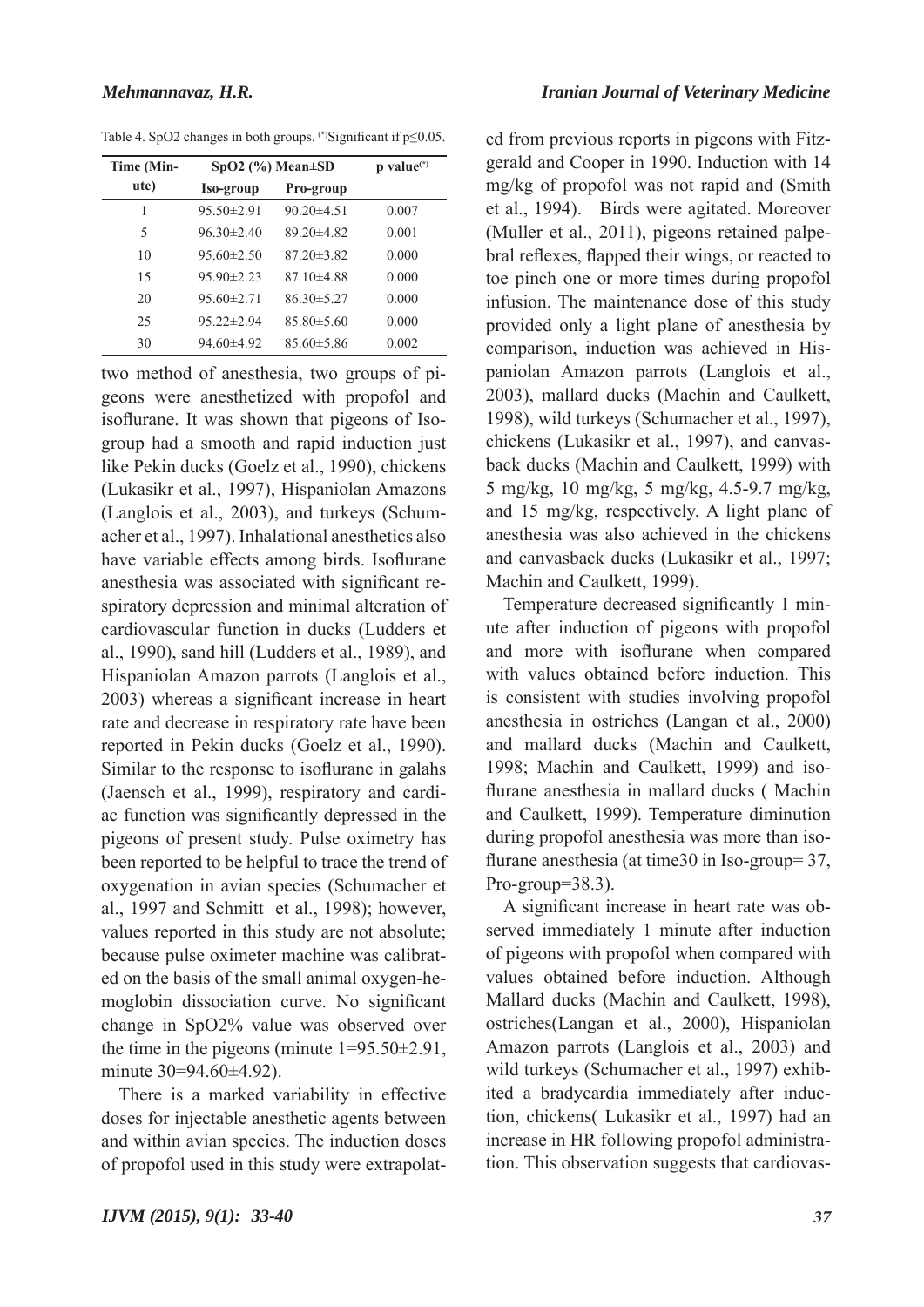cular responses may differ among birds.

Respiratory rate decreased significantly 1 minute and 10 to 15 minutes after propofol injection; however, apnea was not observed. In humans, apnea may occur for more than 30 seconds following induction in up to 83% of patients (Gold et al., 1987). Apnea was not observed in chickens (Lukasikr et al., 1997) and Hispaniolan Amazon parrots (Langlois et al., 2003) anesthetized with 4.5-9.7 and 5 mg/kg, respectively of propofol; however, apnea was observed in ostriches (Langan et al., 2000), mallard ducks (Machin and Caulkett, 1998), wild turkeys (Schumacher et al., 1997) and canvasback ducks (Machin and Caulkett, 1999) when anesthesia was induced by 3, 10, 5 and 15 mg/kg propofol, respectively.

The SpO2 values decreased significantly 5 minutes after induction with propofol and remained significantly decreased, with values below 89%. The SpO2 values with isoflurane were higher, but not significantly more different than with propofol at any given time. This outcome is consistent with studies involving wild turkeys (Schumacher et al., 1997), Hispaniolan Amazon parrots(Langlois et al., 2003), Ostriches (Langan et al., 2000), and mallard ducks (Machin and Caulkett, 1998). Delivery of isoflurane most likely accounted for the higher SpO2 values in the first anesthetic protocol compared with the values during propofol infusion.

Propofol caused pronounced respiratory depression in pigeons and canvasback ducks (Machin and Caulkett, 1999) and thus was considered to have a narrow margin of safety. To prevent hypoxemia associated with propofol in avian, supplementation of oxygen either by endotracheal intubation or placement of an air sac tube has been recommended (Schumacher et al., 1997; Machin and Caulkett, 1998; Machin and Caulkett, 1999) and in this study, supplemental oxygen was provided during propofol infusion.

In the pigeons, propofol recovery times

 $(32.70 \pm 8.8 \text{ min})$  were prolonged when compared with isoflurane  $(7.40 \pm 2.45 \text{ min})$ .. This finding differs from the use of propofol in mallard ducks (Machin and Caulkett, 1998) and chickens (Lukasikr et al., 1997) where recoveries were rapid. Prolonged recoveries following propofol anesthesia have been reported in great horned owls and red-tailed hawks (Hawkins et al., 2003). Finally, pharmacodynamics studies of propofol in avian species especially in pigeons have not been reported and metabolism of propofol may differ from mammals (Smith et al., 1994) or among avian species. Inadvance administration of analgesics (e.g. opioids) may reduce the dose of propofol required to induce and maintain anesthesia, and may improve the quality of recovery (Langlois et al., 2003). In conclusion, propofol is an effective agent for induction and maintenance of anesthesia in many avian species (Langlois et al., 2003). One of the major disadvantages of propofol in birds, especially in small birds, is the necessity of administering the drug intravenously which may be difficult or impractical in these patients. Hypothermia was associated with propofol administration in this study; therefore, application of external heat source(s) may reduce the occurrence of significant body temperature loss (Lierz and Korbel , 2012). Constant rate infusion of propofol requires close monitoring of the anesthetic depth. It can be concluded that in a pigeon, anesthesia protocol without use of any pre-anesthetic medications, using propofol (as a single drug) is not safe and secure in comparison to use of isoflurane alone. After all, for pigeons, isoflurane seems to be a better choice for anesthesia.

# **Acknowledgements**

This research was supported by the College of Veterinary Medicine, Ferdowsi University of Mashhad, Iran (Grant No. 22867). We thank A. Delshad for assistance with the statistical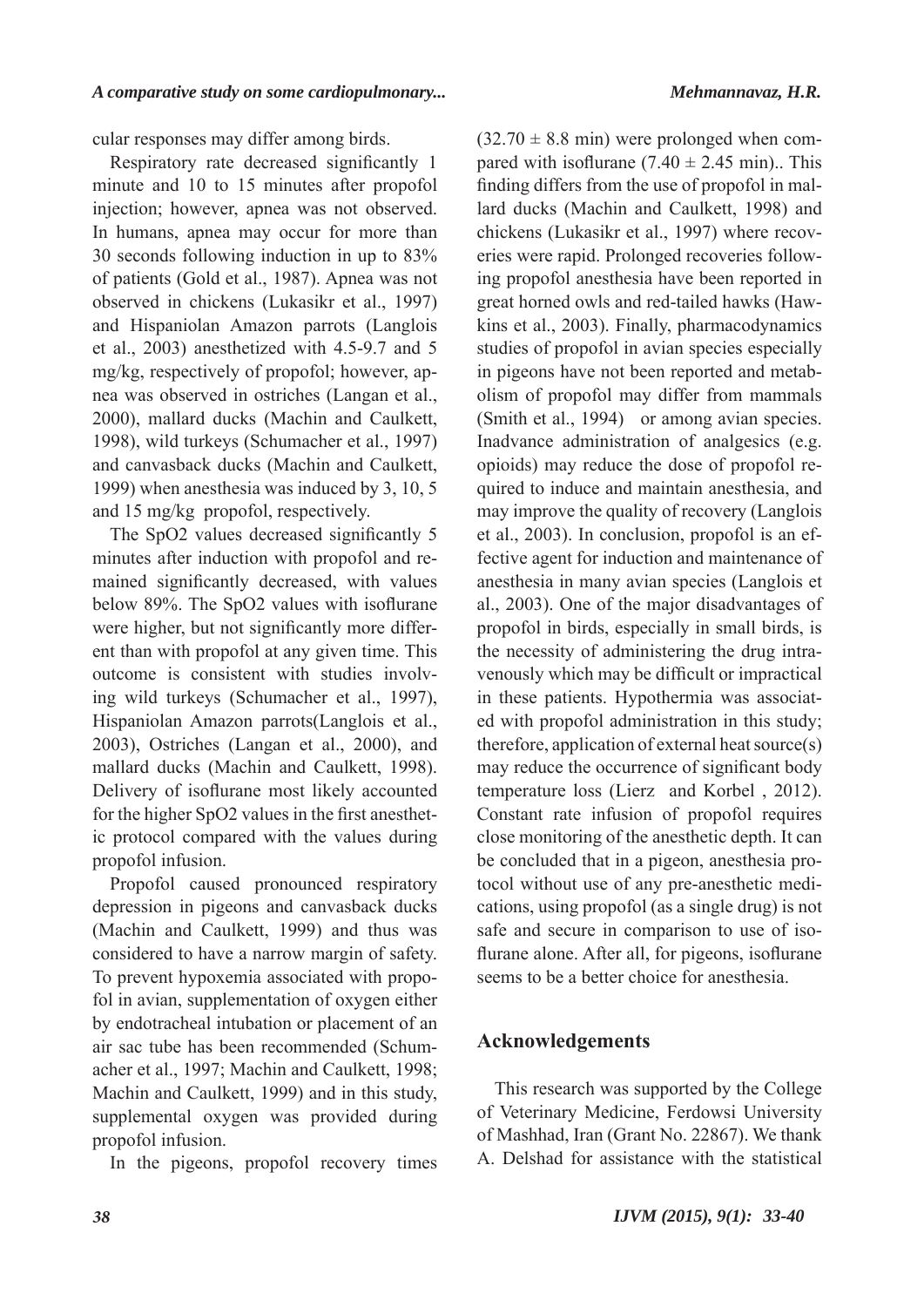analysis.

## **References**

- 1. Blechman, A.D. (2006) Pigeons: the fascinating saga of the world's most revered and reviled bird. University of Queensland press. Queensland, Australia.
- 2. Durrani, U.F., Arif Khan, M., Saleem Ahmad, S. (2008) Comparative efficacy (sedative and anesthetic) of detomidine, ketamine and detomidine-ketamine cocktail in pigeons (*Columba livia domesticus*). Pak Vet J. 28: 115-118.
- Fitzgerald, G., Cooper, J.E. (1990) Preliminary 3. studies on the use of propofol in the domestic pigeon (*Columba livia domesticus*). Res Vet Sci. 49: 334-338.
- Goelz, M.F., Hahn, A.W., Kelley, S.T. (1990) 4. Effects of halothane and isoflurane on mean arterial blood pressure, heart rate, and respiratory rate in adult Pekin ducks. Am J Vet Res. 51: 458-46016.
- Gold, M.I., Abraham, E.C., Herrington, C. 5. (1987) A controlled investigation of propofol, thiopentone and methohexitone. Can J Anaesth. 34: 478-483.
- 6. Jaensch, S.M., Cullen, L., Raidal, S.R. (1999) Comparative cardiopulmonary effects of halothane and isoflurane in Galahs (*Eolophus roseicapillus*). J Avian Med Surg. 13: 15-22.
- 7. Hawkins, M.G., Wright, B.D., Pascoe, P.J., Kass, P.H., Maxwell, L.K., Tell, L.A. (2003) Pharmacokinetics and anesthetic and cardiopulmonary effects of propofol in red-tailed Hawks (*Buteo jamaicensis*) and great horned owls (*Bubo virginianus*). Am J Vet Res. 64: 677-683.
- 8. Kilic, N., Pasa, S. (2009) Cardiopulmonary effects of propofol compared with those of a medetomidine-ketamine combination in the common vuzzards (*Buteo buteo*). Revue de Med Vet. 160: 154-159.
- Langan, J.N., Ramsay, E.C., Blackford, J.T., 9. Schumacher, J. (2000) Cardiopulmonary and sedative effects of intramuscular medeto-

midine-ketamine and intravenous propofol in ostriches (*Struthio camelus*). J Avian Med Surg. 14: 2-7.

- 10. Langlois, I., Harvey, C.R., Jones, M.P., Schumacher, J. (2003) Cardiopulmonary and anesthetic effects of isoflurane and propofol in hispaniolan amazon parrots (*Amazona ventralis*). J Avian Med Surg. 17: 4-10.
- 11. Lierz, M., Korbel, R. (2012) Anesthesia and analgesia in birds. J Exotic Pet Med. 21: 44–58.
- 12. Lopez Murcia, M.M., Bernal, L.J., Montes, A.M., Garcia Martinez, J.D., Ayala, I. (2005) The normal electrocardiogram of the unanaesthetized competition 'Spanish pouler' pigeon (*Columba livia domesticus gutturosa*). J Vet Med Series A. 52: 347–349.
- 13. Ludders, J.W., Rode, J., Mitchell, G.S. (1989) Isoflurane anesthesia in sandhill cranes (*Grus canadensis*): minimal anesthetic concentration and cardiopulmonary dose-response during spontaneous and controlled breathing. Anesth Analg. 68: 511-516.
- Ludders, J.W., Mitchell, G.S., Rode, J. (1990) 14. Minimal anesthetic concentration and cardiopulmonary dose response of isoflurane in ducks. Vet Surg. 19: 304-307.
- 15. Lukasik, V.M., Gentz, E.J, Erb H.N., Ludders, J.W., Scarlet, J.V. (1997) Cardiopulmonary effects of propofol anesthesia in chickens (*Gallus gallus domesticus*). J Avian Med Surg 11:93- 97.
- 16. Machin, K.L., Caulkett, N.A. (1998) Cardiopulmonary effects of propofol and a medetomidine-midazolam-ketamine combination in mallard ducks. Am J Vet Res. 59: 598-602.
- 17. Machin, K.L., Caulkett, N.A. (1999) Cardiopulmonary effects of propofol infusion in canvasback ducks (*Aythya valisineria*). J Avian Med Surg. 13: 167-172.
- 18. Machin, K.L., Caulkett, N.A. (2000) Evaluation of isoflurane and propofol anesthesia for intraabdominal transmitter placement in nesting female canvasback ducks. J Wildlife Dis. 36: 324-334.
- Mama, K.R., Phillips, L.G.J., Pascoe, P.J. (1996) 19.